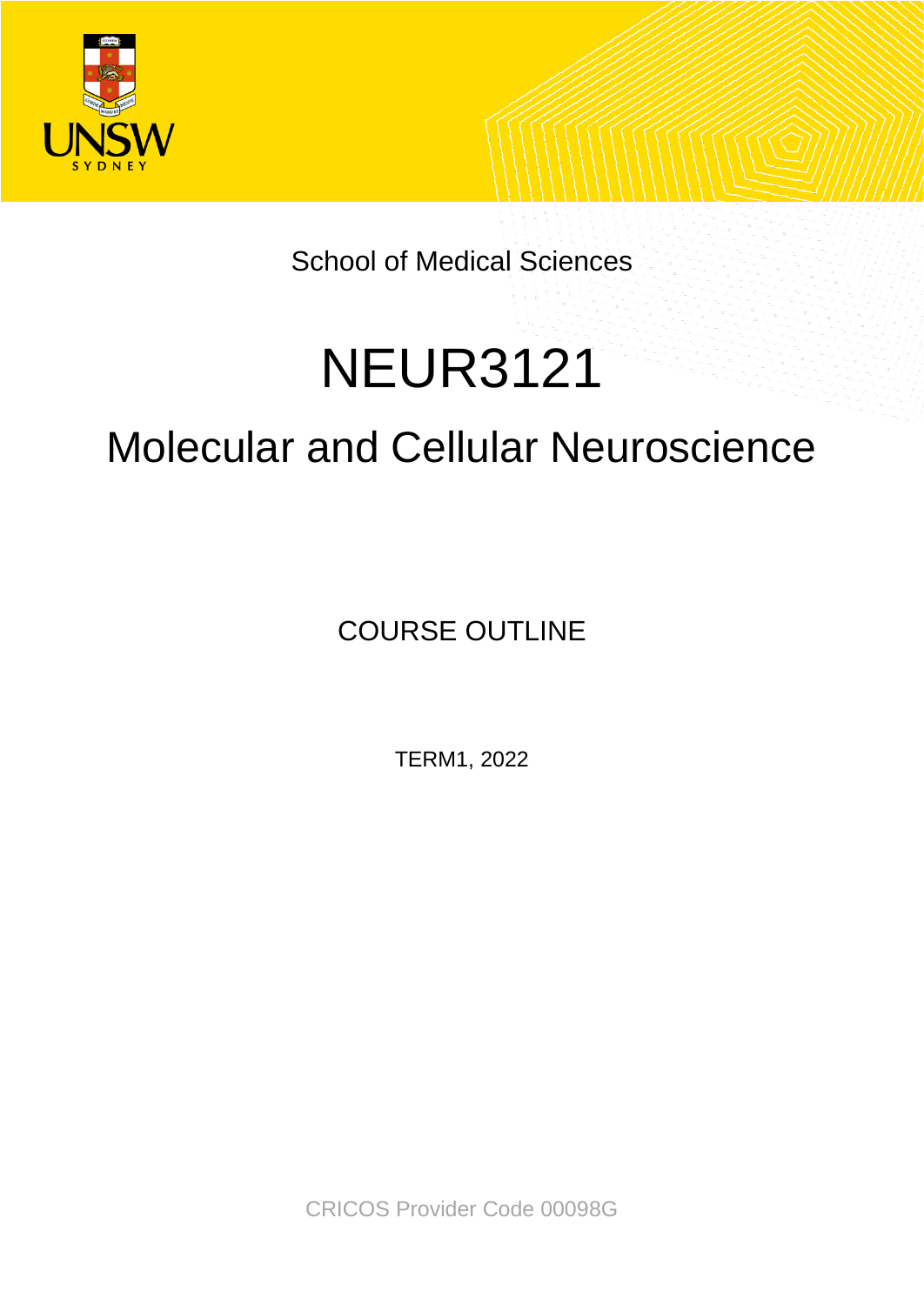### **CONTENTS**

Please read this outline in conjunction with the following pages on the **School of Medical Sciences website:** 

- **Advice for Students**  $\bullet$
- **Learning Resources**  $\bullet$

Or select the "STUDENTS" tab at medicalsciences.med.unsw.edu.au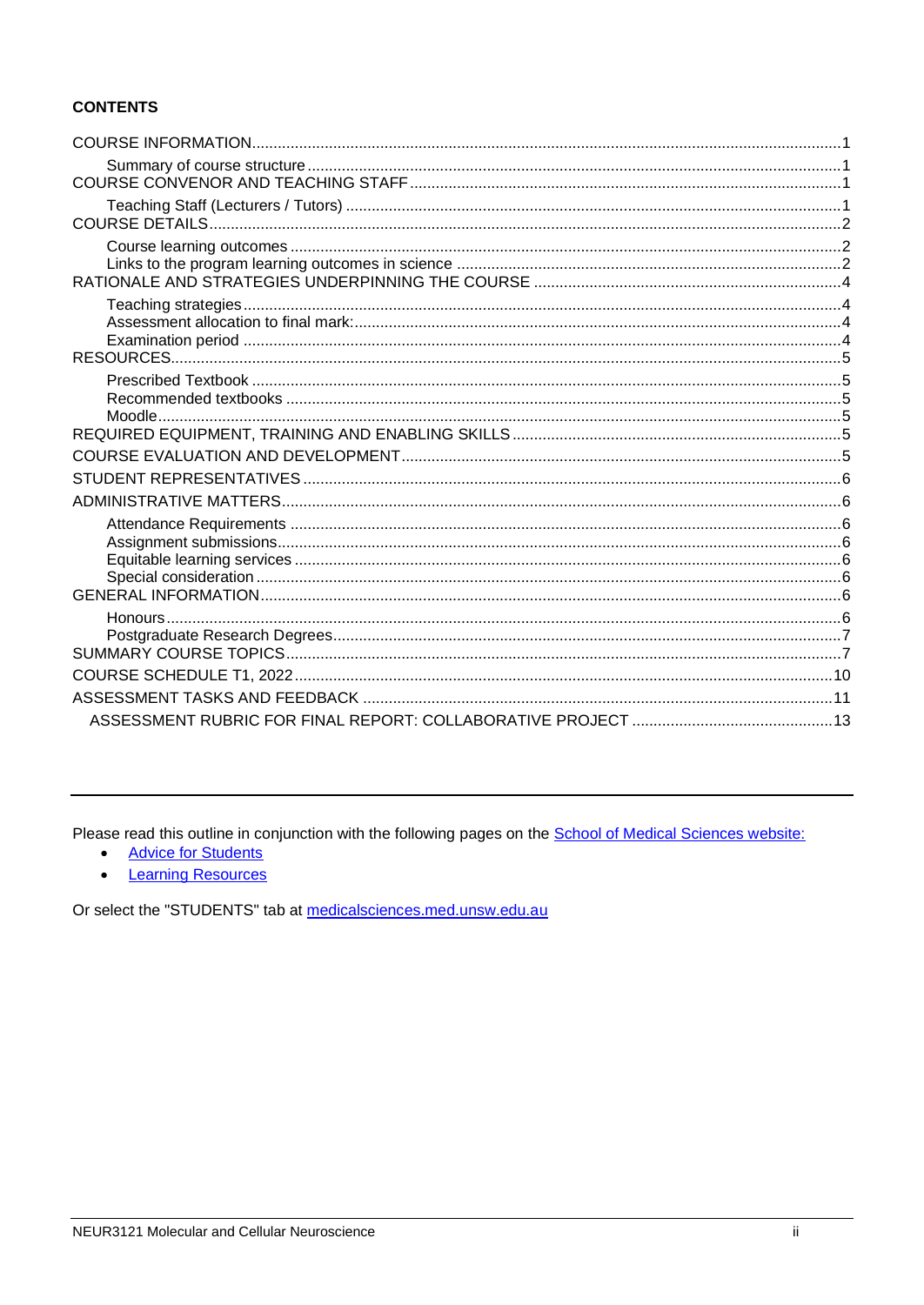#### <span id="page-2-0"></span>**COURSE INFORMATION**

Molecular and Cellular Neuroscience (NEUR3121) is a stage-three course, worth six units of credit (6 UOC), administered by the School of Medical Sciences. It is delivered across 10 teaching weeks in term 1, with six contact hours per week. NEUR3121 can be undertaken upon successful completion of Physiology 1A (PHSL2101 / 2121 / 2501). The course can contribute to a study plan in Physiology, Neuroscience and/or Pharmacology for the Bachelor of Advanced Science, Bachelor of Science or Bachelor of Medical Sciences.

The content of the course provides an understanding of the way excitable neuronal cells function and communicate with each other, by considering the biophysical principles and mathematical equations that describe these principles. This is then expanded to consider how neuronal function may be manipulated in the experimental situation to understand function. Hence, this provides a strong foundation to the study of many areas in neuroscience. All course materials and information are available online on the course Moodle site (learning management system).

#### <span id="page-2-1"></span>*Summary of course structure*

The course is delivered via online learning topics (a mixture of pre-recorded lectures and online learning modules), tutorials to consolidate your understanding and apply it to problem solving, and practical classes to gain experience in the dynamic processes of neuroscience. The full schedule of activities is provided at the end of this course outline. Students are expected to attend all rostered activities for their full duration. Students are reminded that UNSW recommends that a six units-of-credit course should involve about 150 hrs of study and learning activities. The formal learning activities for this course are 63 hours throughout the semester (including online material). The completion of the concept quizzes and collaborative project assessment tasks, plus additional self-directed study will make up the balance of 87 hours. Students are strongly recommended to allocate at least eight hours per week for these assessment tasks and additional study.

#### <span id="page-2-2"></span>**COURSE CONVENOR AND TEACHING STAFF**

The Department of Physiology is in the School of Medical Sciences (SoMS), Wallace Wurth building (C27), UNSW Medicine and Health. Education support inquiries can be made via the student portal available at <https://medicalsciences.med.unsw.edu.au/students/undergraduate/student-office>

Course convenor: Dr. Trevor Lewis [\(t.lewis@unsw.edu.au\)](mailto:t.lewis@unsw.edu.au) School of Medical Sciences, Tel: 9065 9730

Course co-convenor: AProf. Kate Poole [\(k.poole@unsw.edu.au\)](mailto:k.poole@unsw.edu.au) School of Medical Sciences.

Email is the best method for communicating with the course convenors or for arranging a consultation.

#### <span id="page-2-3"></span>*Teaching Staff (Lecturers / Tutors)*

Note: Communication with the teaching staff is most appropriate via email.

Dr. Trevor Lewis [\(t.lewis@unsw.edu.au\)](mailto:t.lewis@unsw.edu.au) Senior Lecturer, School of Medical Sciences, Department of Physiology

AProf. Kate Poole [\(k.poole@unsw.edu.au\)](mailto:k.poole@unsw.edu.au) Senior Lecturer, School of Medical Sciences, Department of Physiology and Single Molecule Sciences

AProf. Andrew Moorhouse [\(a.moorhouse@unsw.edu.au\)](mailto:a.moorhouse@unsw.edu.au) Associate Professor, School of Medical Sciences, Department of Physiology

Dr. Matt Perry [\(m.d.perry@unsw.edu.au\)](mailto:m.d.perry@unsw.edu.au)

Senior Staff Scientist and Senior Lecturer, Victor Chang Cardiac Research Institute and School of Medical **Sciences** 

Dr. Angela Finch [\(angela.finch@unsw.edu.au\)](mailto:angela.finch@unsw.edu.au) Senior Lecturer, School of Medical Sciences, Department of Pharmacology

Ms Jessica Richardson [\(jessica.richardson@unsw.edu.au\)](mailto:jessica.richardson@unsw.edu.au) PhD Candidate, School of Medical Sciences, Department of Physiology

Mr Eddie Wise [\(e.wise@student.unsw.edu.au\)](mailto:e.wise@student.unsw.edu.au) PhD Candidate, School of Medical Sciences, Department of Physiology

**Prof. Gary Housley** is the Head of Department and appointments may be made through the administrative assistant in SoMS administration offices, room 255.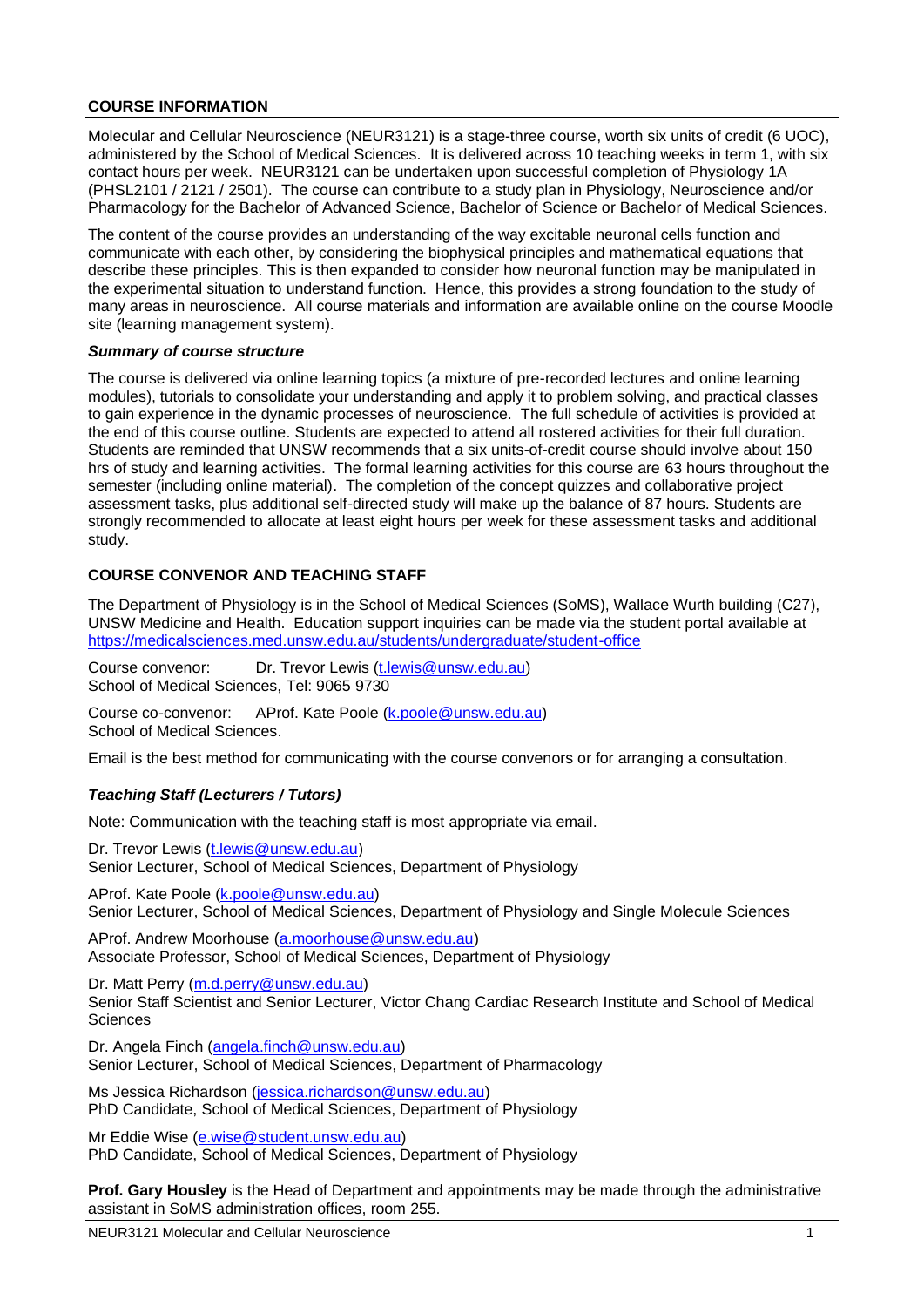#### <span id="page-3-0"></span>**COURSE DETAILS**

This course provides an integrative approach to understanding cellular neuroscience, including current research and techniques. It begins with an understanding of cell membranes, the biophysical principles and the mathematical equations that describe the movement of ions. It then builds a repertoire of the key molecules that underlie the processes of signalling in neural cells. These are then combined to understand the behaviour of neural cell signalling and how these may be manipulated experimentally to understand the function in the normal and disease state.

Given the variety of molecules involved in neural signalling and the continued accumulation of scientific knowledge in this field, students will be introduced to some key online database tools that provide links between genes, the gene product and functional information that is relevant to cellular neuroscience. The ability to use such online databases and search the scientific literature is a key element of this course. The course also aims to develop skills in analytical thinking and problem solving in the context of signalling in neurons. This requires an understanding of the fundamental properties of excitable membranes. Communication is also a key element, as this course aims to develop skills in expressing reasoning and integration of information, rather than just conveying an 'answer'.

#### <span id="page-3-1"></span>*Course learning outcomes*

At the completion of this course, it is expected that you will have achieved the following outcomes:

- 1. Able to explain how the properties of ion channels, transporters and receptors contribute to electrical and chemical signalling in neurons.
- 2. Able to predict what will happen to an excitable cell with a change in electrochemical gradient or synaptic input by applying your understanding of basic biophysical properties, and concepts of neuronal signalling.
- 3. Able to apply your understanding of molecular and cellular neuroscience to a disease state, through critical reading of the scientific literature and integrating information from a variety of different sources.
- 4. Able to express your understanding of concepts through clear, concise, and accurate scientific language.

#### <span id="page-3-2"></span>*Links to the program learning outcomes in science*

The Faculty of Science established the programme learning outcomes that students should achieve during the program of study for a degree. These provide a context for the UNSW graduate attributes. This course will contribute to:

- *1. Research, inquiry and analytical thinking abilities including the ability to construct new concepts or create new understanding through the process of enquiry, critical analysis, problem solving and research*
	- Your competence with the discipline specific knowledge presented in the course is assessed by the two progress tests during the session and the end of course exam. Your competence is developed through the supporting tutorials, to assist in formulating and explaining the reasoning for a solution to a problem and applying your understanding to new situations.
	- Your ability to build upon the core knowledge of the course by creating an understanding of a particular disease state and the molecular mechanism for the disease is specifically assessed in the collaborative project on Ion Channels and Disease. This project provides the opportunity to demonstrate your competence in critical analysis, research and enquiry.
- *2. Capability and motivation for intellectual development; including capacity for creativity, critical evaluation, entrepreneurship and demonstrating a commitment to their own learning, motivated by curiosity and an appreciation of the value of learning.*
	- The laboratory classes support intellectual development in the concepts of molecular and cellular neuroscience. The activities have an open-ended structure that provides an opportunity for creative, curiosity driven learning.
	- Further opportunity for intellectual development and critical evaluation is also provided with the open-ended nature of the collaborative project on Ion Channels and Disease.
- *3. Ethical, social and professional understanding including the ability to critically reflect upon broad ethical principles and codes of conduct in order to behave consistently with a personal respect and commitment to ethical practice and social responsibility, multicultural, cultural and personal diversity.*
	- Working within a team requires mutual respect, commitment and ethical practice. There is an opportunity to develop some of these attributes further and to critically reflect upon your performance in these attributes with the collaborative project on Ion Channels and Disease.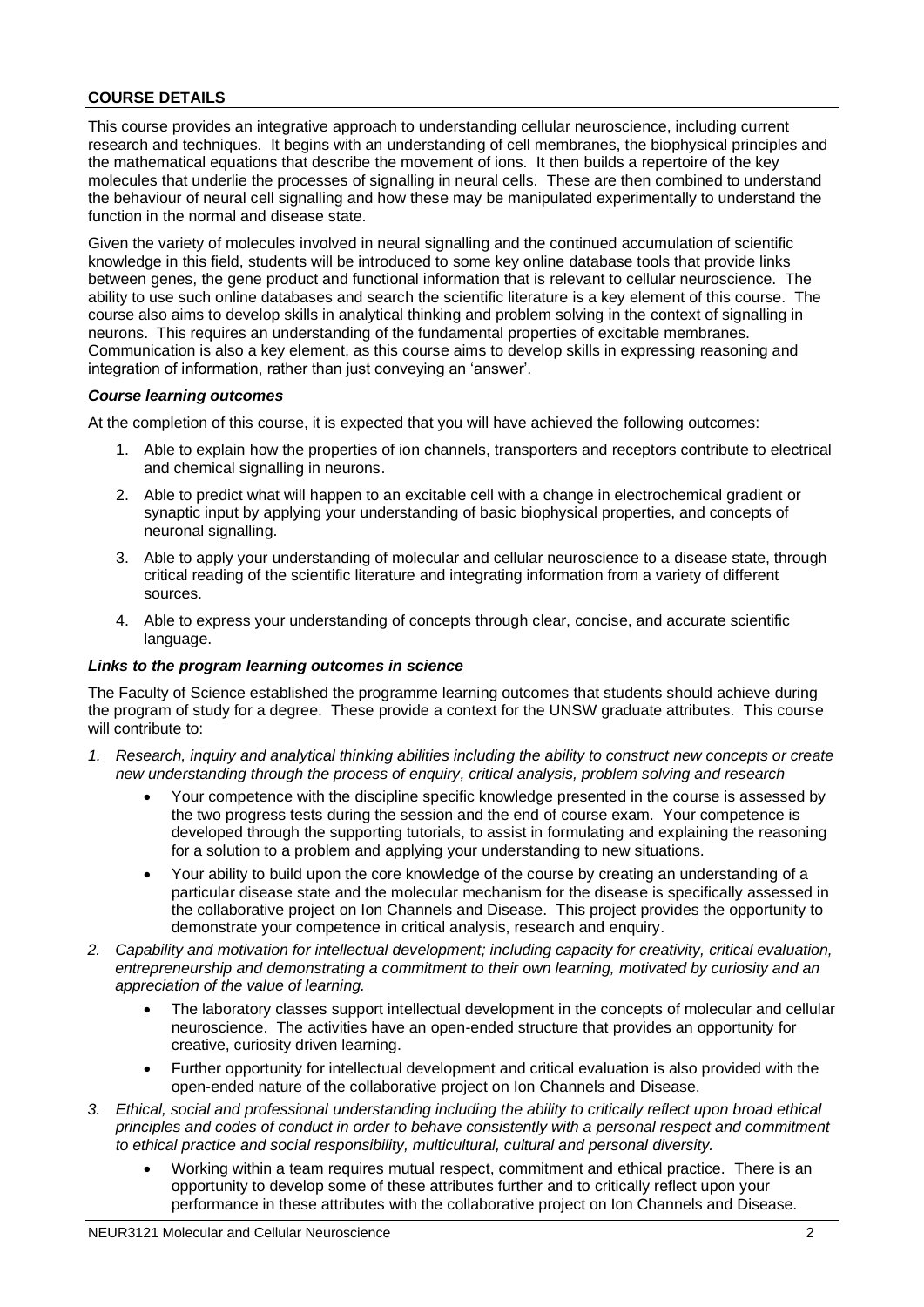- You will assess your own skills and the contribution of the rest of the team on how each member of the team worked together and the ability to achieve a common goal.
- *4. Teamwork, collaborative and management skills including the ability to recognise opportunities and contribute positively to collaborative scientific research, and to demonstrate a capacity for selfmanagement, teamwork, leadership and decision making based on open-mindedness, objectivity and reasoned analysis in order to achieve common goals and further the learning of themselves and others.*
	- The collaborative project on Ion Channels and Disease requires strong collaborative effort to achieve the common goal. This is assisted by encouraging teams to establish agreed work practices and commitments. This will provide an opportunity to develop teamwork, collaborative and management skills individually, and to learn from the skills of others in the team. How the team manages the timeline of the project, how decisions are made, the reasoned analysis for the structure and composition of the final report are all opportunities for developing teamwork skills. An important aspect to this process is the recognition that all team members have different strengths to contribute. Everyone will offer an assessment of their own skills and the contribution of the rest of the team and how effective the collaborative and management skills were in achieving the common goal.
- *5. Effective and appropriate communication in both professional (intra and inter disciplinary) and social (local and international) contexts.*
	- You will have the opportunity to develop your written communication skills as part of the team project on Ion Channels and Disease. You will write a review style report, aimed at a broad scientific audience.
- *6. Information literacy including the ability to make appropriate and effective use of information and information technology relevant to their discipline.*
	- Your ability to assess the strengths and weaknesses of primary scientific papers will be developed as part of the tutorials. In addition, the ability to search the scientific literature to find appropriate information, and to collate information from online databases relevant to molecular and cellular neuroscience, will form the basis for the collaborative project. While these skills are not formally assessed, the ability to make appropriate and effective use of these skills will contribute to your success in achieving the goals of the collaborative project.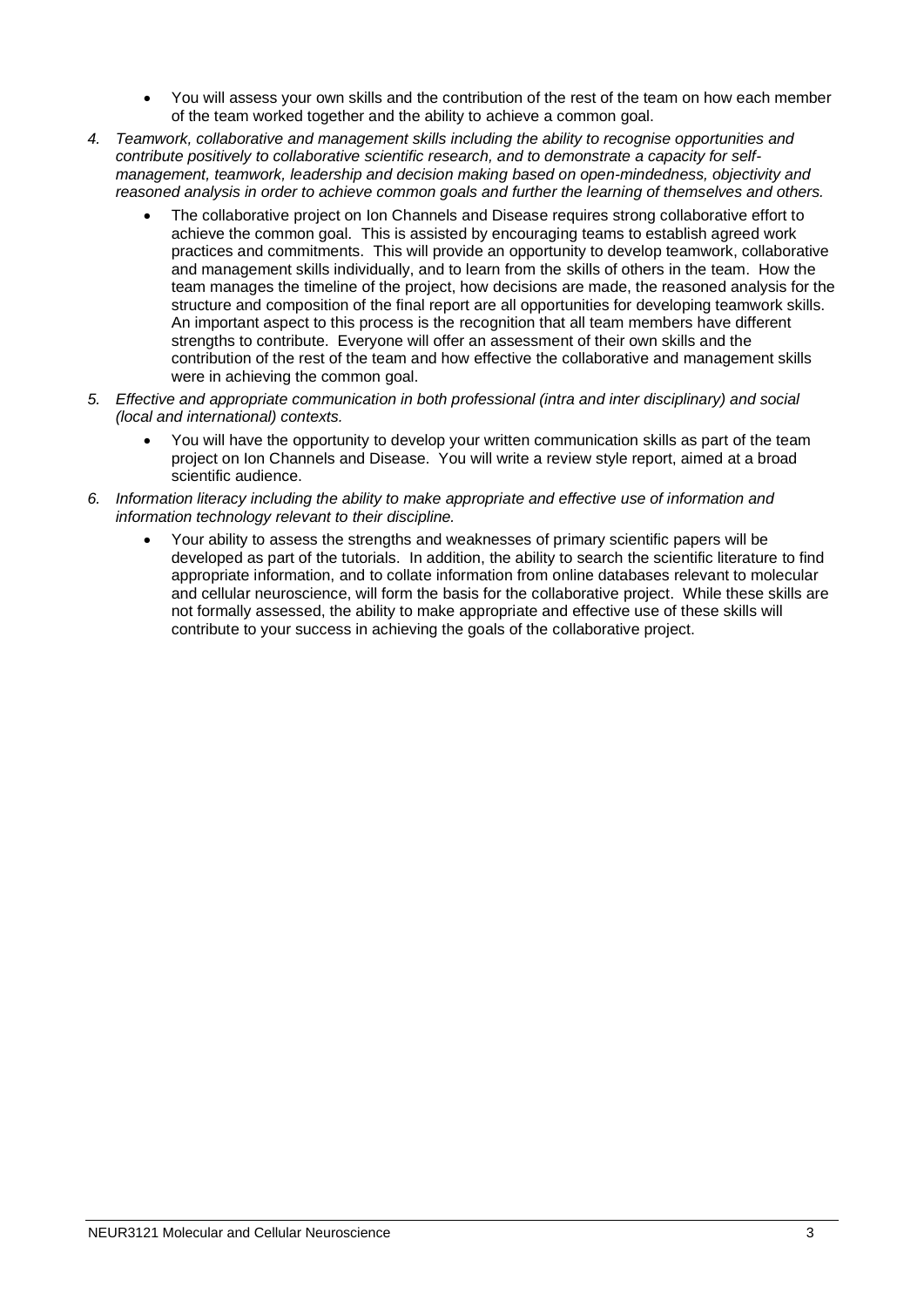#### <span id="page-5-1"></span><span id="page-5-0"></span>*Teaching strategies*

The learning activities used in the course are varied and aim to create an active learning environment that interests, challenges and inspires students. Online learning activities are a mixture of pre-recorded presentations (lectures) and interactive learning activities. These provide the core knowledge and insights into techniques and recent research. The course material is presented by several lecturers, each with expertise in the field. Tutorials are designed to develop student expertise in using simple mathematical and biophysical principles to solve physiological problems and develop analytical skills. The tutorials will provide opportunities for expressing your reasoning or thinking and will support your understanding of the core course knowledge. In addition, tutorials will include discussion of primary research papers to develop student capacity for critical reading of scientific literature and to provide an insight into ongoing research. Practical classes are a combination of computer modelling / simulation of neuronal signalling, that allow testing ideas that cannot easily be done by other means, and classes with biological materials that provide insight to experimental techniques in real systems.

**The laboratory classes** are provided to support the core course knowledge and to practice applying analytical skills to biological problems. The material covered in the practical classes will be assessed in the progress exam and by the weekly "concept quizzes." The "concept quizzes" will assess your understanding and application of the key concepts that are explored in the practical classes and related online activities. The key concepts are listed on the Moodle page for each activity. The quiz for each week will be available online via Moodle for a limited time. The quiz will need to be completed in your own time. The deadline by which the quizzes need to be completed will be provided on Moodle.

**The collaborative assignment** will require students to work in teams of four students, researching the properties of a gene product. The gene product is an ion channel and there are one or more diseases that are associated with mutations in the gene. Student teams will use online databases to identify characteristics of the gene and the ion channel for which it codes. A literature search will be required to identify the function of the channel and how this is altered in the disease state. The team will produce a team agreement, a scoping report and a final report, all of which are submitted online. The final report must include a statement on the contribution of each team member. Each member will also provide an individual assessment and reflection on the development of one aspect of their teamwork skills and a peer assessment on the teamwork skills of the other team members. The final report is a review style article aimed at a general scientific audience, providing information on the function of the ion channel and the effect of the mutation on the ion channel to cause the disease state. The assessment will be based on identifying relevant information from appropriate sources, with proper references for all sources; analysis and interpretation of experimental data; integration of information (not just summarising the individual components); and effective communication that demonstrates understanding. The assessment rubric is provided at the end of this course outline and on Moodle.

**There will be a progress exam (1 hour),** comprised of short answer questions, multiple choice and/or short calculations (a UNSW approved calculator will be required). The questions will be based on the material covered in the online activities, the practical classes and the tutorials. This will assess your understanding and application of the concepts developed in the course. The exam will be held during the scheduled practical class. Please see the course schedule for the specific date.

**The end of session exam (2 hours)** will be comprised of short answer questions that will include some mathematical calculations and a UNSW approved calculator will be required. The short answer questions will be based on the material covered in the lectures and tutorials. Material covered in the progress exams may be again examined in the final exam. Students are advised to use the previous exam papers provided to self-evaluate their progress during the course, although questions from year to year may vary as the content of the course is developed.

#### <span id="page-5-2"></span>*Assessment allocation to final mark:*

| Concept quizzes       | 15%        |
|-----------------------|------------|
| Collaborative project | 25%        |
| Progress exam         | <b>20%</b> |
| End of session exam   | 40%        |

#### <span id="page-5-3"></span>*Examination period*

The final exam period for Term 1, 2022 is Friday 29 April to Thursday 12 May 2022. The supplementary exam period for Term 1, 2022 is Monday 23 May to Friday 27 May 2022.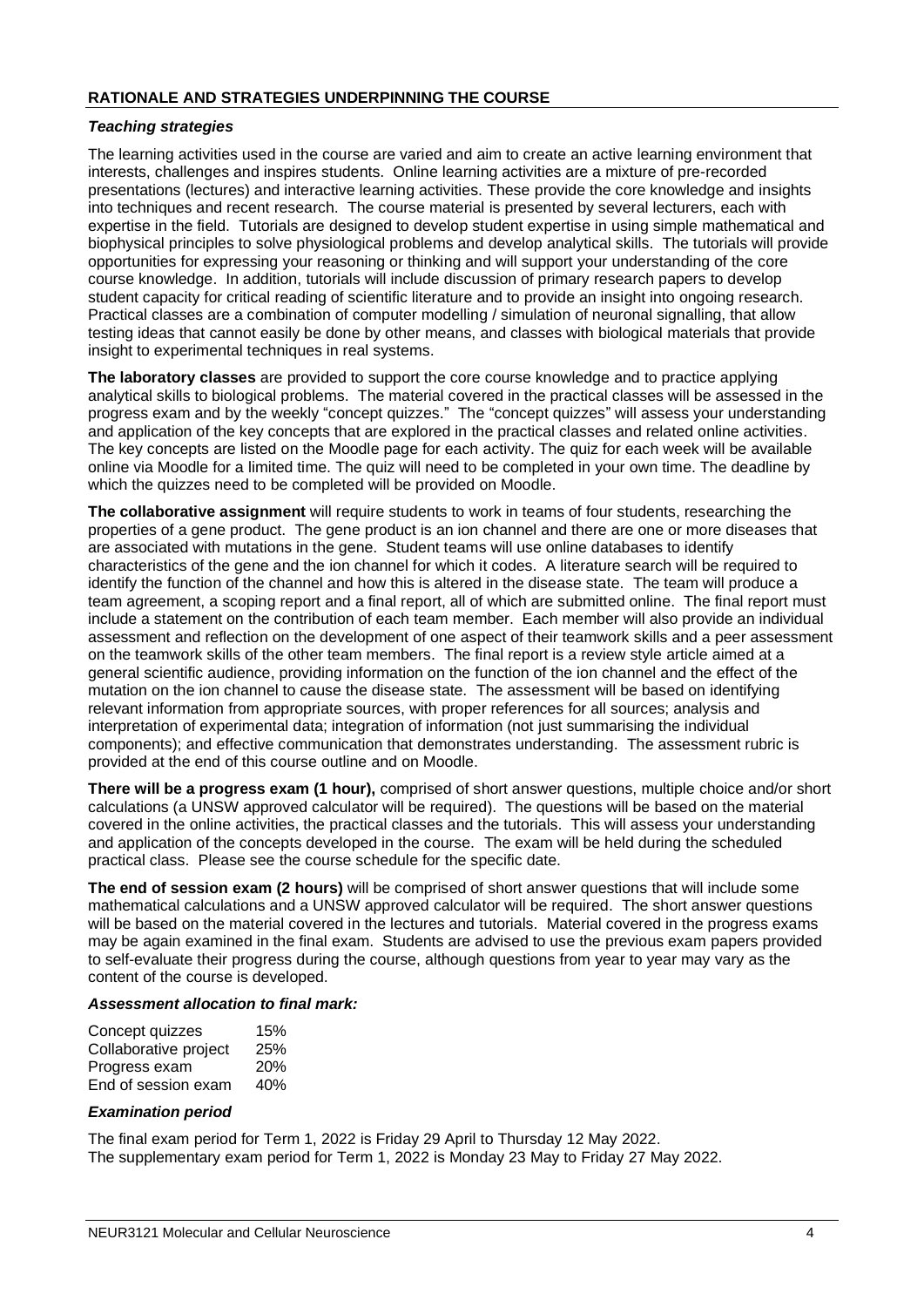#### <span id="page-6-0"></span>**RESOURCES**

See also [Learning Resources](http://medicalsciences.med.unsw.edu.au/students/undergraduate/learning-resources)

#### <span id="page-6-1"></span>*Prescribed Textbook*

Blaustein, M.P., Kao, J.P.Y. and Matteson, D.R. (2019). Cellular physiology and neurophysiology, 3rd edition, Philadelphia, PA: Elsevier/Mosby. ISBN 9780323596190 [Copies are held in the UNSW library]

Alternatively:

Blaustein, M.P., Kao, J.P.Y. and Matteson, D.R. (2011). Cellular physiology and neurophysiology, 2nd edition, Philadelphia, PA: Elsevier/Mosby. ISBN 978-0-323-05709-7 [Copies are held in the UNSW library and available as an online text]

#### <span id="page-6-2"></span>*Recommended textbooks*

Matthews G.G. (2004). Cellular Physiology of Nerve and Muscle. 4<sup>th</sup> edition. Wiley-Blackwell. ISBN 978-1-4051-0330-5

[Two copies are held in the UNSW library, call number 573.836/1 and available as an online text]

Byrne JH and Roberts JL (2004). From Molecules to Networks: An Introduction to Cellular and Molecular Neuroscience. Elsevier Academic Press, San Diego, USA. ISBN 978-0121486605. [Copies held in the UNSW library, call number MBQ 612.8/229]

Aidley DJ (1998). The Physiology of Excitable Cells, 4<sup>th</sup> edition. Cambridge University Press, Cambridge, UK. ISBN 978-0521574218.

[Copies held in the UNSW library, call number MB 573.8/2 and available as an online text]

Aidley DJ and Stanfield PR (1996). Ion Channels: Molecules in Action, Cambridge University Press, Cambridge, UK. ISBN 978-0521498821.

[Copies held in the UNSW library, call number MB 571.64/4]

Kandel ER, Schwartz JH and Jessell TM Kandel, Siegelbaum S and Hudspeth, AJ (2013). Principles of Neural Science, 5<sup>th</sup> edition. New York: McGraw-Hill. ISBN 9780071390118. [An advanced textbook for extended reading. Copies held in the UNSW library, call number MBQ 612.8/204]

#### <span id="page-6-3"></span>*Moodle*

All the learning resources for this course will be provided on Moodle. This will include specific reading lists for topics, lecture notes (when provided by the lecturer), a list of online resources, learning activities for the tutorials, notes for the laboratory classes, the course timetable and outline, and various supplementary articles. Announcements will be made via Moodle and it is the students' responsibility to regularly check this site.

#### <span id="page-6-4"></span>**REQUIRED EQUIPMENT, TRAINING AND ENABLING SKILLS**

Students will be expected to provide a personal laboratory coat and safety glasses for those laboratory classes where they are required.

All students will have completed ELISE in their first year of study at UNSW. You may want to revise this learning activity to refresh your research skills, to enhance your ability to complete the collaborative project in this course.

#### <span id="page-6-5"></span>**COURSE EVALUATION AND DEVELOPMENT**

NEUR3121 Molecular and Cellular Neuroscience has been developed as part of a broader process to provide a study plan for students wishing to follow a neuroscience plan. Student feedback is gathered periodically by various means to assist in the continuing development of this course. Such feedback is obtained from the myExperience survey and the direct feedback from student representatives. Student feedback is always welcome and is considered carefully with a view to acting on it constructively wherever possible.

A myExperience survey was conducted in 2021 and although there was only a 30% response rate, the overall results were very positive, with 91% responding students indicating overall satisfaction with the quality of the course and the integration of the different learning activities (agree / strongly agree). Comments from students identified some areas where improvements could be made. As a result, the following adjustments to the course have been made: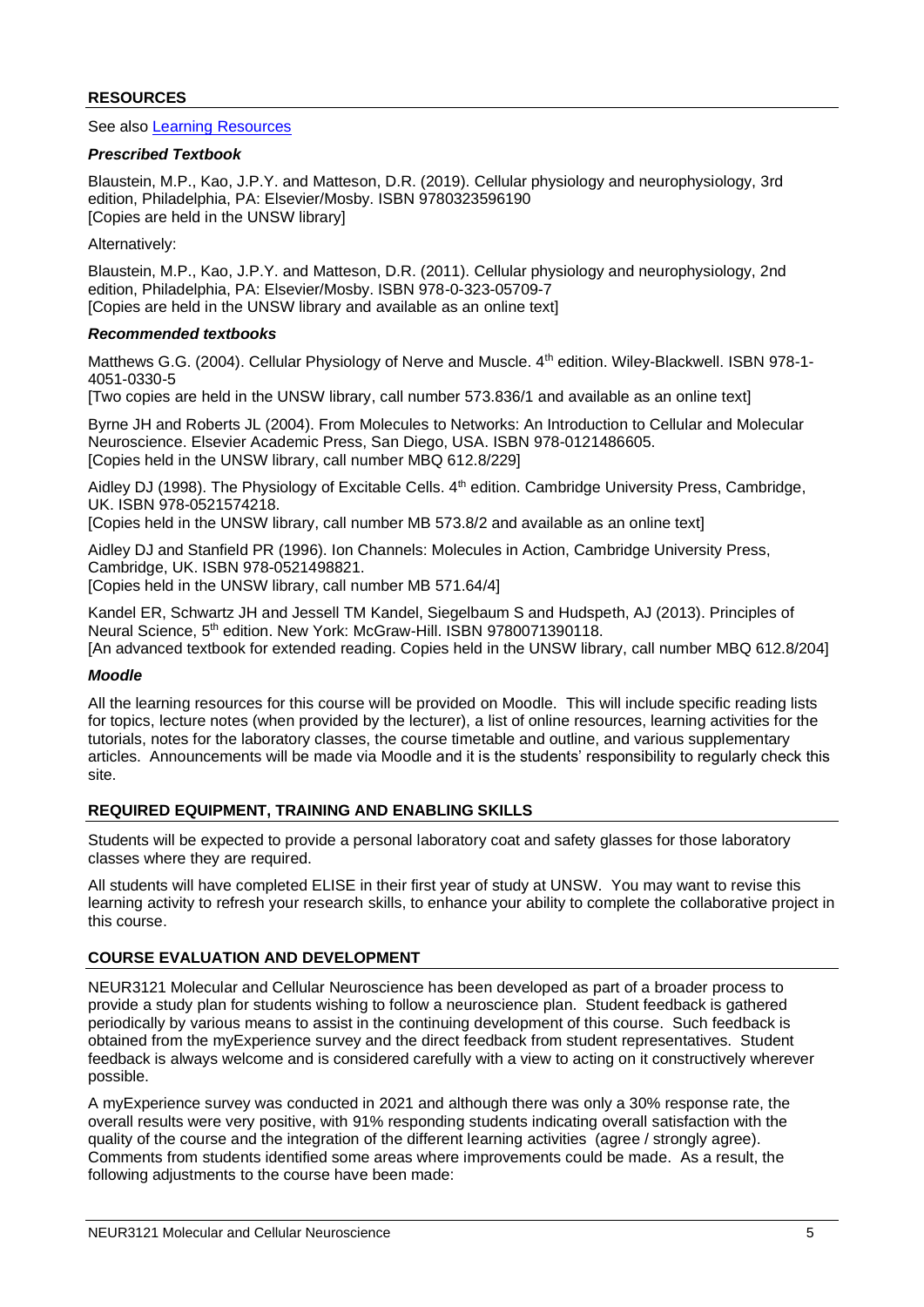- 1. A scheduled lecture slot appears in the timetable, so that students have an allocated time for prerecorded lectures, and question and answer sessions can be scheduled at this time if need be.
- 2. The weekly podcast were well received by students, and following a suggestion we will provide a written summary of the key points as well.

#### <span id="page-7-0"></span>**STUDENT REPRESENTATIVES**

Students enrolled in the course will be invited to elect two student representatives who will meet with the course conveners on two occasions during the session, in a student feedback forum. The representatives need to seek feedback from their colleagues on the content, delivery and relevance of the course and any other issues that arise. The information gathered from this process will be used to inform any future improvements to the course.

#### <span id="page-7-1"></span>**ADMINISTRATIVE MATTERS**

See also [Advice for Students.](http://medicalsciences.med.unsw.edu.au/students/undergraduate/advice-students)

#### <span id="page-7-2"></span>*Attendance Requirements*

For details on Class Attendance and Absence see [Advice for Students](http://medicalsciences.med.unsw.edu.au/students/undergraduate/advice-students#Attendance) and the guidance on [Class](https://student.unsw.edu.au/attendance)  [Attendance and](https://student.unsw.edu.au/attendance) Absence.

Guidelines on extra-curricular activities affecting attendance can be found on the School of Medical sciences Website under Special Consideration.

Attendance at laboratory classes and tutorials is compulsory and must be recorded in the class roll on the day of the class. It is your responsibility to ensure that the demonstrator records your attendance and no discussions will be entered into after the completion of the class. Satisfactory completion of the work set for each class is essential. It should be noted that non-attendance for other than documented medical or other serious reasons, or unsatisfactory performance, for more than one class per course may result in an additional practical assessment exam or in ineligibility to pass the course.

Attendance at all examinations is required, including the progress exam held during the scheduled practical class.

#### <span id="page-7-3"></span>*Assignment submissions*

All assessment tasks that require submission of work will be completed as an online submission via Moodle and are due before the end of the day (ie. before 11:59 pm). Where relevant, you must complete the online declaration of originality before submitting the work.

#### <span id="page-7-4"></span>*Equitable learning services*

The UNSW [Equitable Learning Services](https://student.unsw.edu.au/els) is a free and confidential service that provides practical support to students living with a disability or a health / mental health concern. After registering with the Service, the advisors will then meet with you to create an individualised support plan for your studies.

#### <span id="page-7-5"></span>*Special consideration*

Special consideration is the process for assessing the impact of short-term events beyond your control (exceptional circumstances), on your performance in a specific assessment task. You can find more detail about the special consideration process at:<https://student.unsw.edu.au/special-consideration>

#### <span id="page-7-6"></span>**GENERAL INFORMATION**

The School of Medical Sciences (SoMS) located in the Wallace Wurth building, and is within UNSW Medicine and Health. General inquiries regarding courses coordinated by SoMS should be submitted via the [UNSW Student Portal Web Forms.](https://medicalsciences.med.unsw.edu.au/students/undergraduate/student-office)

#### <span id="page-7-7"></span>*Honours*

The School of Medical Sciences offers an honours course, along with a cross-Faculty honours course in Neuroscience. Any students considering an honours year should become familiar with the requirements for the [SoMS Honours](http://medicalsciences.med.unsw.edu.au/students/soms-honours/overview) and [Neuroscience Honours](http://medicalsciences.med.unsw.edu.au/students/undergraduate/neuroscience/honours) courses, both of which are available from the SoMS web site. Students should consider which research area(s) is/are of interest and then directly approach the relevant academic(s) or researcher(s). Outstanding students may be considered for honours scholarships offered annually by the School. Further information can be obtained from the SoMS website, the honours course co-ordinator [\(somshonours@unsw.edu.au](mailto:somshonours@unsw.edu.au) ) or the Neuroscience honours co-ordinator [\(neurhonoursadmin@unsw.edu.au](mailto:neurhonoursadmin@unsw.edu.au) ).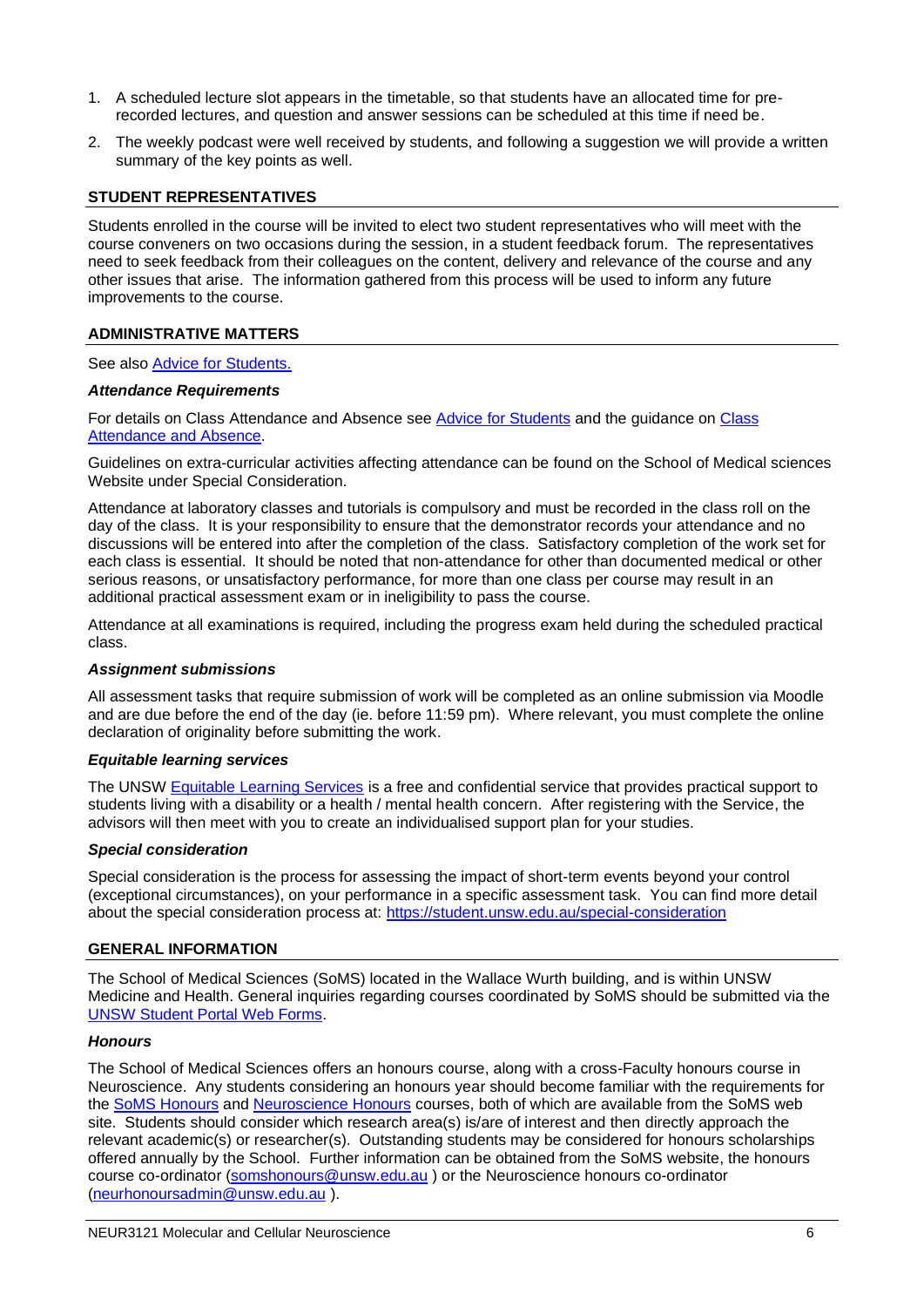#### <span id="page-8-0"></span>*Postgraduate Research Degrees*

The Department of Physiology offers students the opportunity to pursue a Doctorate (PhD) in Physiology. Further information about this and other postgraduate degrees is available on the [SoMS website.](https://medicalsciences.med.unsw.edu.au/students/postgraduate-research/overview)

#### <span id="page-8-1"></span>**SUMMARY COURSE TOPICS**

#### *Conventions and terminology of electrical activity in neurons [T. Lewis]*

This introduces the key electrical terms of voltage, charge, capacitance, conductance and resistance, which are needed to describe the electrical activity of neurons. The correct units and the range of the expected magnitude for each of these terms measured in excitable tissues in indicated. Ohm's Law is introduced, illustrating how it links current through ion channels (ion fluxes) and membrane potential responses. The conventions used when measuring membrane potentials, and the measurement of inward and outward current movements are defined. Finally it describes the relationship between single channel and macroscopic conductance.

#### *Equilibrium potentials and Nernst equation [T. Lewis]*

This topic starts with the expression for electrochemical potential, the energy of a mole of ions in solution, and how it can be used to derive the Nernst equation, the foundational equation for understanding electrophysiology. The Nernst equation gives the potential at which a distribution of a permeant ion would be in equilibrium across a membrane.

#### *Membrane potentials and GHK equation [T. Lewis]*

This topic discusses the Goldman-Hodgkin-Katz equation to illustrate the role of selective ion permeabilities and salt diffusion gradients in generating membrane potentials across biological membranes (6 to 10 nm thick). It also discusses the issue of using activities or concentrations with these equations and any contribution of active transport to membrane potentials.

#### *Action Potential Mechanisms – classical biophysics [A. Moorhouse]*

This topic builds upon your understanding of the action potential from Physiology 1A. It will describe the ionic currents that underlie the action potential and the voltage and time-dependent nature of these currents. It will introduce and define the terms: activation, inactivation, driving force for current flow, and conductance. The Hodgkin-Huxley equations provide a biophysical description of these currents and provide a means for explaining and understanding how the action potential 'works'. Some of the classical experiments of Hodgkin and Huxley will be described.

#### *Voltage-gated ion channel families [M. Perry]*

A basic knowledge of voltage gated ion channels is essential for understanding the physiology of neuronal and other excitable cells. This topic will give a historical perspective of the key discoveries during the last 50 years that led to our current understanding of voltage gated ion channels, starting with the work of Hodgkin and Huxley in squid axons. After briefly outlining the concept of voltage dependent gating, an overview of the voltage gated ion channel superfamily will be provided. We will discuss how drugs and toxins can be used to differentiate between different types of voltage gated channels, and then examine common and distinct structural features of different channel families and their nomenclature.

#### *Mechanisms of voltage-dependent gating [M. Perry]*

Electrical signalling in nerve and muscle cells is dependent on the intricately timed opening and closing (gating) of several different types of voltage-gated ion channels. This topic will outline the basic principles of voltage-dependent gating, first by describing how ion channels sense a change in membrane voltage and then by discussing the molecular and structural basis by which the voltage sensor triggers the opening and closing of channels. Finally, we will outline some of the kinetic differences that allow ion channels of different types to open and close at precise time points during the electrical signalling of excitable cells.

#### *Mechanisms of ion permeation [A. Moorhouse]*

Selective permeation of ions across the cell membrane is critical for neuronal function. This topic will initially consider some of the basic biophysical principles that determine ion selectivity, focusing on the contribution of properties of both the ions themselves and of the ion channel pores. It will then describe how the structure of the KcSA K<sup>+</sup> channel pore (resolved in 1998) allows this channel to select for K<sup>+</sup> ions over Na<sup>+</sup> ions while still allowing a fast rate of K <sup>+</sup> permeation. Some of the techniques used to determine the molecular basis of ion selectivity of glycine receptor channels will also be described.

#### *Propagation of electrical signals in axons and dendrites [T. Lewis]*

This topic provides a description of the physical basis for the passive spread of electrical signals in axons and dendrites. It describes the time-course for the change in membrane potential in response to a square pulse injection of current. The length constant and the time constant are introduced and used to describe the conduction of electrical signals along axons and dendrites. The tutorial on electrotonic potentials addresses material from this lecture.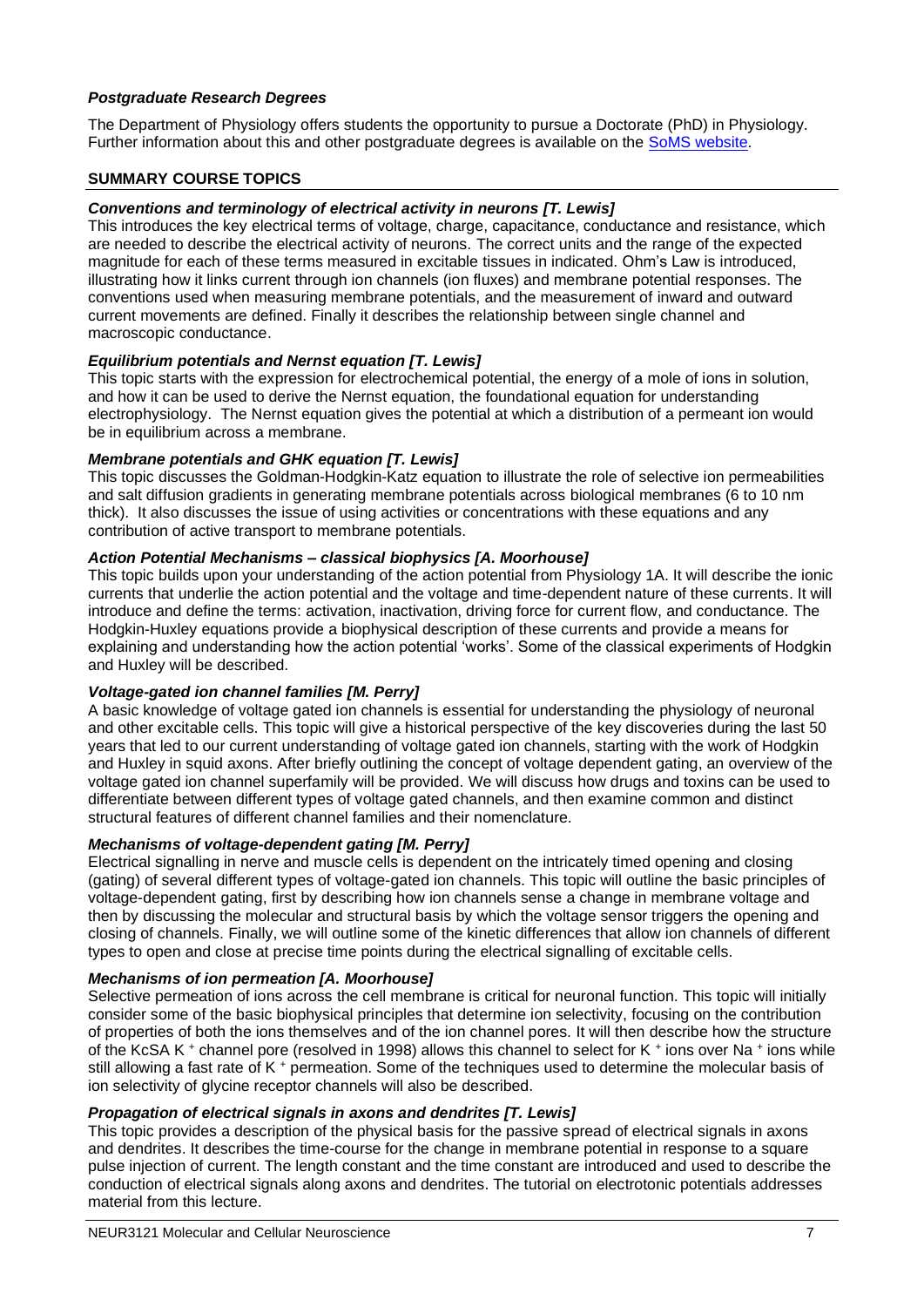#### *Ligand-gated ion channel families [T. Lewis]*

Ligand-gated ion channels are the key ion channels that underlie the process of chemical neurotransmission in the nervous system. This topic will provide a revision on the different ligand-gated ion channel families and introduce the structural information that is available on each of these families. This includes the molecular topology and quaternary structure of the receptors. The function of these channels is made possible because the ligand binding site is integral to the ion channel. The specificity of the ligand, the specificity of the ion selectivity and the specific arrangement of subunits provides the means for the different functions of the channels.

#### *Transient receptor potential channels [G. Housley]*

Examples of the physiological roles transient receptor potential (TRP) channels play in the nervous system is introduced. The best understood member of this family is the TRP C channel, and so the activation and regulation of this particular channel is explored further. An example of TRP C function in the cochlear is described. This topic integrates with metabotropic receptor signalling, as TRP channel function is often regulated by metabotropic receptors.

#### *Mechanosensitive channels [K. Poole]*

This topic will discuss an exciting class of newly identified ion channels that are gated in response to mechanical stimuli. We will address the question of how we can experimentally determine if a channel is gated by mechanical stimuli and the different proposed models for how this gating occurs. The topic will focus on the PIEZO proteins and their unique structure, drawing from newly published research.

#### *GPCR structure – function [A. Finch]*

This topic will introduce the members of the G protein-coupled receptor (GPCR) superfamily. The structural features conserved across the superfamily and those that differ between families A, B, C and F will be examined. Our current understanding of the molecular basis for Family A GPCR activation, derived from mutagenesis, biophysical and crystal structure data will be discussed.

#### *Synaptic structure [T. Lewis]*

This topic introduces the basic structure and function of a synapse, composed of a presynaptic terminal and post-synaptic neuron. It looks at the function of the proteins associated with the pre-synaptic terminal that promote clustering, priming, and triggered release of synaptic vesicles. Other proteins span the synaptic cleft (cell adhesion molecules) to help form synapses and orient the pre- and post-synaptic membranes. On the post-synaptic side, proteins assemble to form a scaffold under the membrane to cluster ligand gated ion channels and form the post-synaptic density.

#### *Cell-cell communication [K. Poole]*

Communication between cells in the nervous system primarily occurs via electrical or chemical synapses. The differences in these two mechanisms will be explored, in terms of the directionality, the time lag of the response and the mechanism. Chemical synaptic transmission will be further explored to describe the steps involved in the process, from synaptic vesicle release to activation of the post-synaptic ligand-gated ion channels. Further, we will see how ionotropic receptors (ligand-gated ion channels) are responsible for the fast-synaptic transmission, while metabotropic receptors (GPCRs) are responsible for slow synaptic transmission.

#### *Metabotropic receptor signalling [A. Finch]*

Signalling through G protein-coupled receptors (GPCRs) and catalytic receptors (for example receptor tyrosine kinases) leads to the generation of intracellular signalling molecules. These "second messengers" can act on ion channels and modulate their function. This is termed metabotropic signalling. The focus of this lecture will be the second messengers produced by GPCRs and catalytic receptors and how they modulate channel function. The differences between metabotropic and inotropic signalling in terms of temporal regulation of ion channel function will also be discussed.

#### *Pre-synaptic modulation [T. Lewis]*

This topics builds upon your understanding of chemical neurotransmission to explore the mechanisms by which the process can be modulated at the pre-synaptic terminal, to either increase or decrease the postsynaptic response. The terms synaptic depression, facilitation and post-tetanic potentiation will be introduced and defined.

#### *Post-synaptic integration [T. Lewis]*

This topic looks at the events on the post-synaptic membrane that can alter the synaptic response. The postsynaptic response depends upon the ligand-gated ion channel that is present on the post-synaptic membrane and will determine the time-course of the response. A neuron may receive many different synaptic inputs and these are able to sum together, to produce either a larger or a smaller post-synaptic response. The mechanisms of spatial, non-linear and temporal summation will be explored. Ion gradients across the cell membrane can change during development so this will also change the post-synaptic response of ionotropic receptors.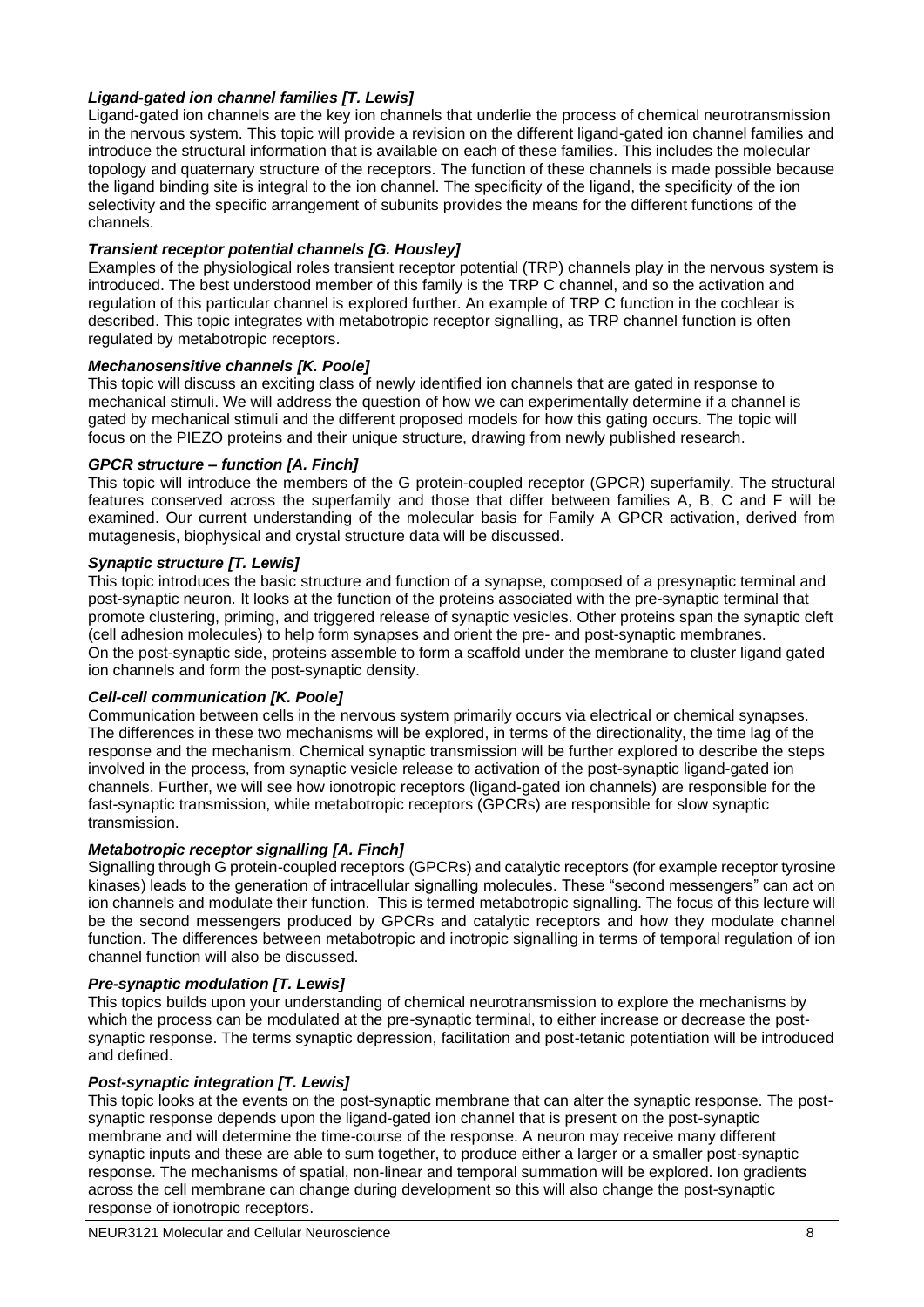#### *Synaptic plasticity [T. Lewis]*

Synaptic plasticity is the ability of synaptic connections between neurons to increase or decrease in 'strength' due to specific patterns of synaptic activity over time. The changes may also be due to the influence of hormones, development or ageing. This can result in alterations of the pre-synaptic or post-synaptic mechanisms that give rise to the change in synaptic strength. The molecular and synaptic events associated with synaptic plasticity will be explored in several well-established examples and discussed with respect to the probable contribution to the storage of memory and learning.

#### *Touch and Pain Transduction [K. Poole]*

How do we sense and distinguish the myriad of stimuli from our environment; for instance, the difference between mechanical pain and gentle touch? We will discuss the variations in transduction molecules in our somatosensory neurons and build on knowledge gained from earlier stages of the course to address this question. We will discuss the differences between touch receptive neurons and pain sensitive neurons, discuss what we know about the molecules that mediate the initial force sensing event in these cells and ask how we might manipulate the transduction process to block certain forms of pain.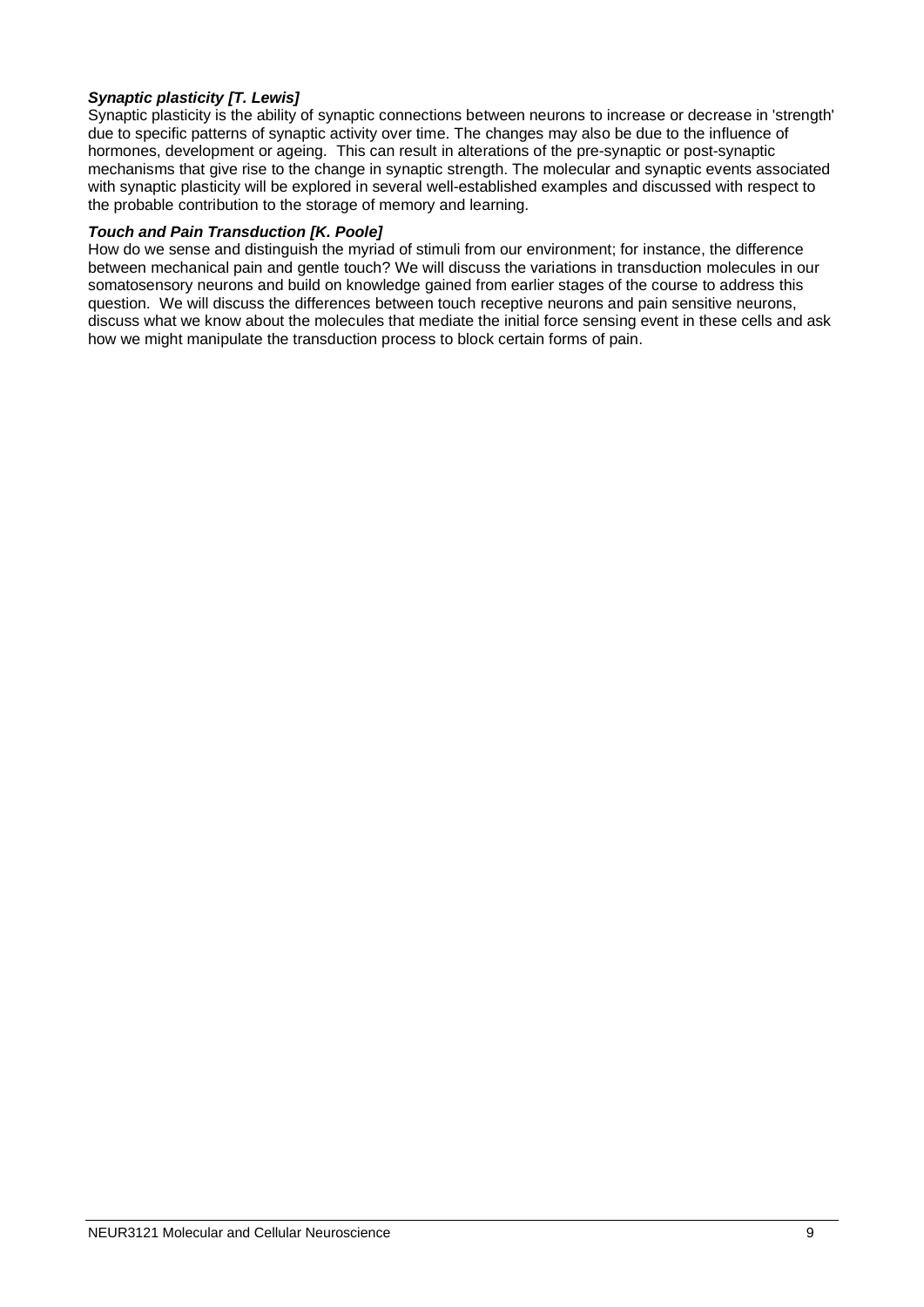#### **COURSE SCHEDULE T1, 2022**

<span id="page-11-0"></span>

|                |                         | <b>LEARNING TOPICS</b>                                                                               | <b>PRACTICAL CLASSES</b>                                             | <b>TUTORIALS</b>                                                                    |                                                    |
|----------------|-------------------------|------------------------------------------------------------------------------------------------------|----------------------------------------------------------------------|-------------------------------------------------------------------------------------|----------------------------------------------------|
| <b>Wk</b>      | Week<br><b>Starting</b> | Online, Monday 2-4 pm                                                                                | <b>Wallace Wurth G06/07</b><br>Tuesday 9-11 am                       | <b>Wallace Wurth 120</b><br>Tuesday 9-11 am                                         | A: Wed 2-4 pm, Matt 105<br>B: Wed 4-6 pm, Matt 105 |
|                | 14 Feb                  | Conventions and terminology of neuroscience<br>Equilibrium potentials and Nernst equation [TL]       | A: Recording membrane<br>Potentials (simulation) [TL, EW]            | <b>B:</b> Artificial membrane<br>potentials [AM, JR]                                | Teamwork skills [TL, KP]                           |
| $\overline{2}$ | 21 Feb                  | Membrane potentials and GHK equation [TL]<br>Action Potential Mechanisms - Classical Biophysics [AM] | <b>B:</b> Recording membrane<br>potentials (simulation) [TL, EW]     | A: Artificial membrane<br>potentials [AM, JR]                                       | Team agreement and scoping<br>report. [TL, KP]     |
| 3              | 28 Feb                  | Voltage-gated ion channel families [MP]<br>Mechanisms of voltage-dependent gating [MP]               | A: Voltage clamping a patch<br>(simulation) [TL, YZ]                 | B: Collaborative project [KP,<br>EW]                                                | Membrane potentials [TL, AM]                       |
| 4              | 7 Mar                   | Mechanisms of ion permeation [AM]<br>Propagation of electrical signals in axons and dendrites [TL]   | B: Voltage clamping a patch<br>(simulation) [TL, YZ]                 | A: Collaborative project [KP,<br>EW]                                                | Analysis of voltage-gated<br>currents. [MP, TL]    |
| 5              | 14 Mar                  | Ligand-gated ion channel families [TL]<br>Transient receptor potential (TRP) channel family [GH]     | Progress Exam                                                        | Progress Exam                                                                       | Propagation of electrical<br>signals [TL, KP]      |
| 6              | 21 Mar                  | <b>FLEXIBILITY WEEK</b>                                                                              | Optional:<br>Research laboratory visits.                             | Optional:<br>Research laboratory visits.                                            |                                                    |
| $\overline{7}$ | 28 Mar                  | Mechanosensitive channels [KP]<br>GPCR structure - function [AF]                                     | A: Chattering ion channels<br>(simulation) [KP, YZ]                  | <b>B:</b> Collaborative project [TL,<br>EW]                                         | Mechanosensitive channels.<br>[KP, TL]             |
| 8              | 4 Apr                   | Synaptic structure [TL]<br>Cell-cell communication [KP]                                              | <b>B:</b> Chattering ion channels<br>(simulation) [KP, YZ]           | A: Collaborative project [TL,<br>EW1                                                | Cell-cell communication [TL,<br>JP]                |
| 9              | 11 Apr                  | Metabotropic receptor signalling [AF]<br>Synaptic modulation [TL]<br>Synaptic integration [TL]       | A: Synaptic transmission and<br>propagation (simulation) [JP,<br>EW1 | <b>B:</b> Compound action potential<br>from the toad sciatic nerve.<br>[TL, YZ, JR] | GPCRs and metabotropic<br>signalling [AF, TL]      |
| 10             | 18 Apr                  | Synaptic plasticity [TL]<br>Touch and pain transduction [KP]                                         | B: Synaptic transmission and<br>propagation (simulation) [JP,<br>EW1 | A: Compound action potential<br>from the toad sciatic nerve.<br>[TL, YZ, JR]        | Synaptic plasticity [TL, AM]                       |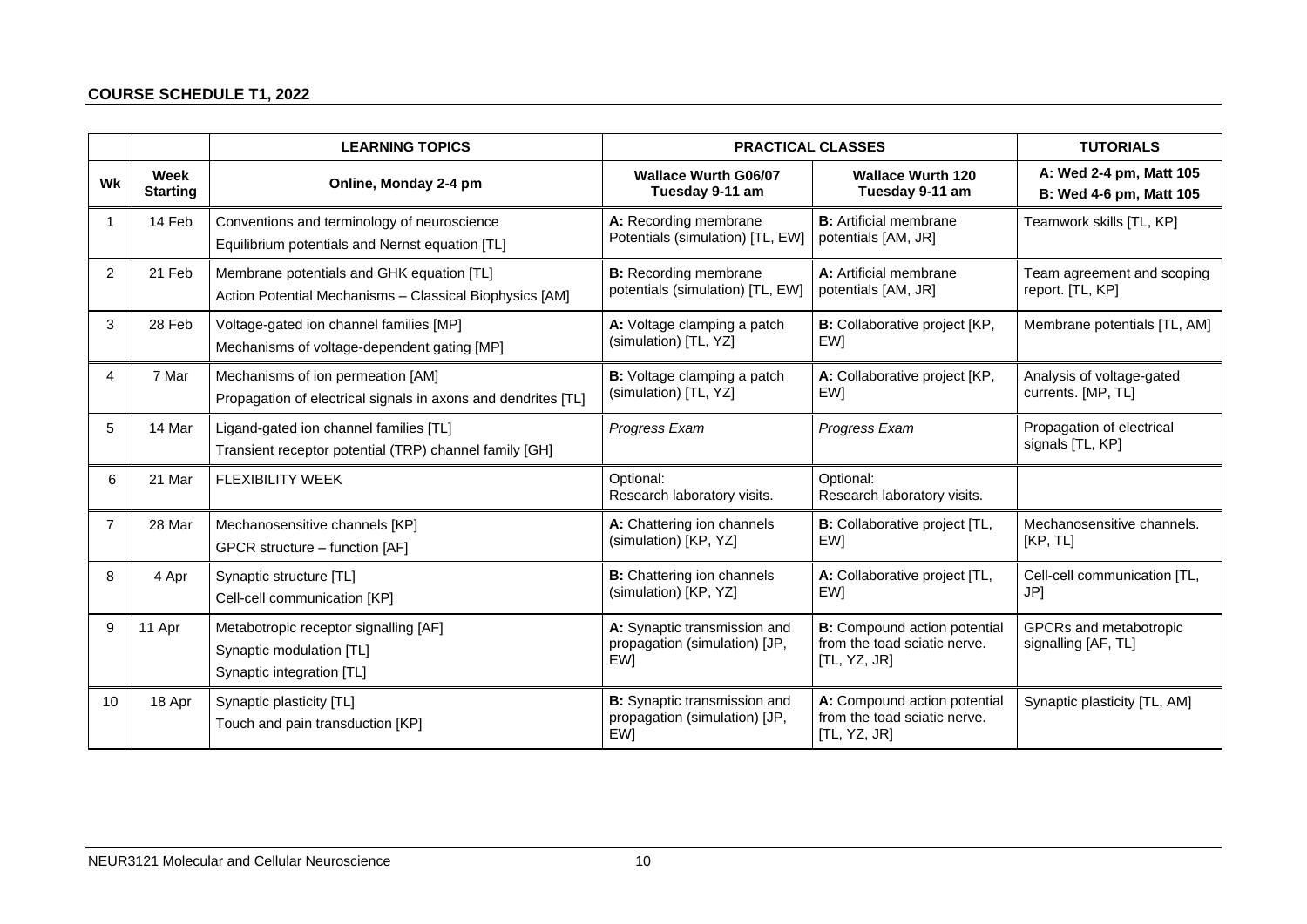#### **ASSESSMENT TASKS AND FEEDBACK**

**Note:** All assessment tasks that require submission of work will be completed as an online submission via Moodle and are due before the end of the day on which it is due (ie. before 11:59 pm). Where relevant, you must complete the online declaration of originality before submitting the work.

<span id="page-12-0"></span>

|                                                  |                                                                                                                                                                                                                                                                                                            |                                                                                                                                  | $%$ of         | Date of                | Feedback                        |             |            |
|--------------------------------------------------|------------------------------------------------------------------------------------------------------------------------------------------------------------------------------------------------------------------------------------------------------------------------------------------------------------|----------------------------------------------------------------------------------------------------------------------------------|----------------|------------------------|---------------------------------|-------------|------------|
| <b>Task</b>                                      | Knowledge & abilities assessed                                                                                                                                                                                                                                                                             | Assessment criteria / format                                                                                                     | course<br>mark | <b>Submission</b>      | <b>WHO</b>                      | <b>WHEN</b> | <b>HOW</b> |
| Weekly concept quizzes (6<br>quizzes, 2.5% each) | • The key concepts identified in the<br>weekly practical classes and the<br>associated learning topics                                                                                                                                                                                                     | • Multiple choice questions or<br>calculations<br>• Assessing understanding and<br>ability to apply concepts                     | 15%            | Indicated on<br>Moodle | Dr Lewis                        | Immediately | Moodle     |
| Collaborative project:<br>Team agreement         | • Management and planning skills                                                                                                                                                                                                                                                                           | • Formative; feedback provided<br>with respect to the elements of<br>good teamwork                                               | 0%             | 28 Feb 2022            | Dr Lewis                        | 7 Mar 2022  | Moodle     |
| Collaborative project:<br>Scoping report         | · Information literacy<br>• Research, inquiry and critical<br>evaluation of information                                                                                                                                                                                                                    | · Formative; feedback provided<br>according to the relevant<br>criteria in the assessment rubric<br>for the project (see below). | 0%             | 7 Mar 2022             | Dr Lewis,<br>AProf<br>Moorhouse | 14 Mar 2022 | Moodle     |
| Collaborative project:<br>Final report           | • Logical presentation of ideas<br>• Research, inquiry and information<br>literacy<br>• Critical evaluation of the literature;<br>integration of information;<br>understanding of the experimental<br>results<br>• Demonstrated understanding of the<br>molecular mechanism likely to cause<br>the disease | • Assessed according to the<br>relevant criteria in the<br>assessment rubric for the<br>project (see below).                     | 15%            | 11 Apr 2022            | Dr Lewis,<br>AProf<br>Moorhouse | 26 Apr 2022 | Moodle     |
| Collaborative project:<br>Teamwork               | • Evaluate the teamwork, collaborative<br>and management skills of the team<br>• Self-assess your contributions to the<br>team<br>• Self-assess and reflect on your<br>development of one specific<br>teamwork skill                                                                                       | • Understanding of teamwork<br>skills<br>• Reflective practice<br>• Professional understanding                                   | 10%            | 19 Apr 2022            | Dr Lewis,<br>AProf<br>Moorhouse | 26 Apr 2022 | Moodle     |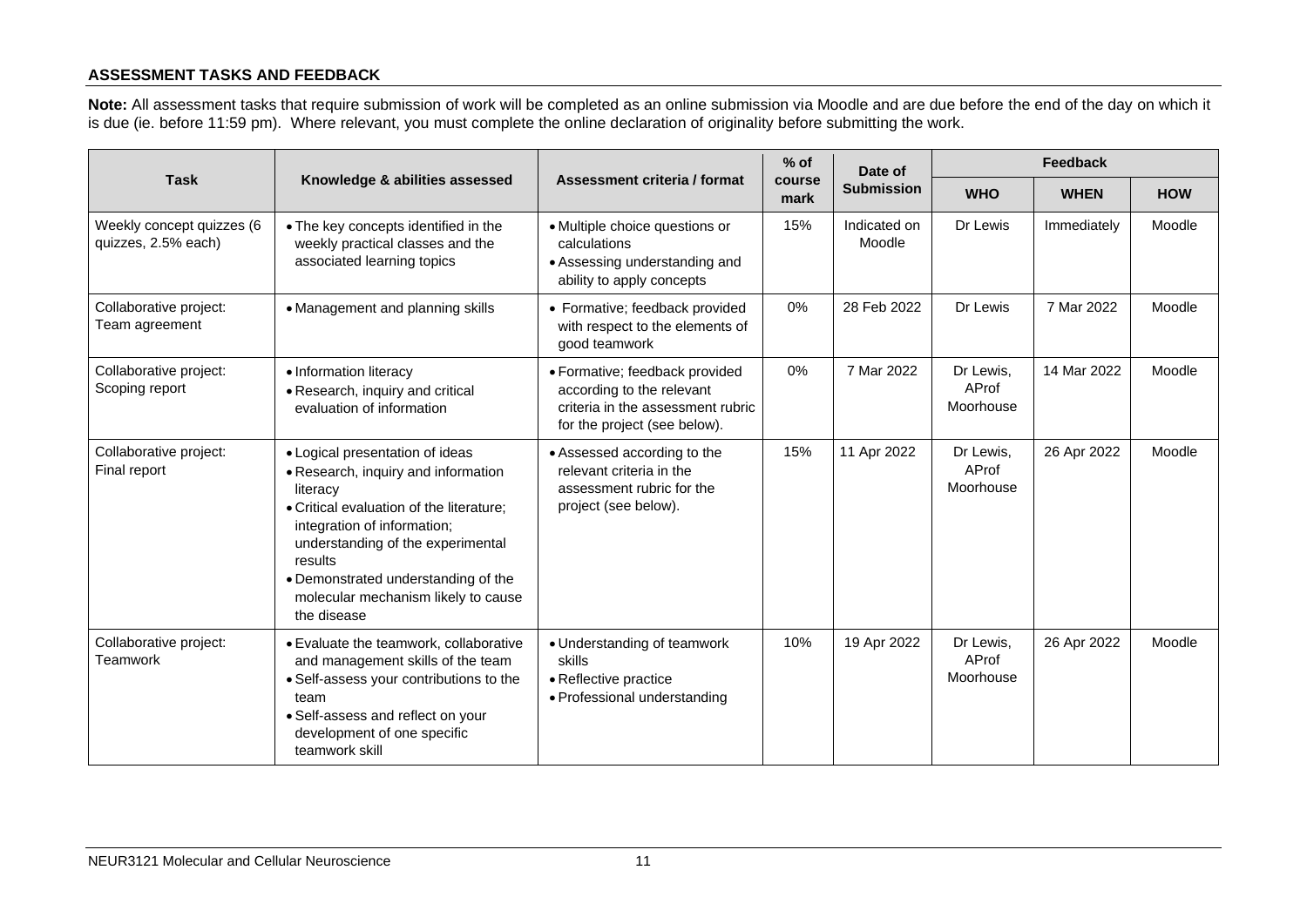|               |                                                                                                                                                                                                          |                                                                                                                                              | $%$ of<br><b>course</b><br>mark | Date of                                             | Feedback   |             |            |
|---------------|----------------------------------------------------------------------------------------------------------------------------------------------------------------------------------------------------------|----------------------------------------------------------------------------------------------------------------------------------------------|---------------------------------|-----------------------------------------------------|------------|-------------|------------|
| Task          | Knowledge & abilities assessed                                                                                                                                                                           | Assessment criteria / format                                                                                                                 |                                 | <b>Submission</b>                                   | <b>WHO</b> | <b>WHEN</b> | <b>HOW</b> |
| Progress Exam | • Material from learning activities in<br>weeks 1 to 4, inclusive.                                                                                                                                       | • A mixture of multiple choice<br>and short answer style<br>questions assessing<br>knowledge, understanding and<br>ability to apply concepts | 20%                             | 15 Mar 2022                                         | Dr Lewis   | 23 Mar 2022 | Moodle     |
| Final Exam    | • Demonstrate understanding of the<br>learning outcomes from the course<br>activities.<br>• Ability to apply knowledge and<br>understanding to solve problems in<br>molecular and cellular neuroscience. | • A mixture of multiple choice<br>and short answer style<br>questions assessing<br>knowledge, understanding and<br>ability to apply concepts | 40%                             | Official exam<br>period (29<br>Apr -12 May<br>2022) |            |             |            |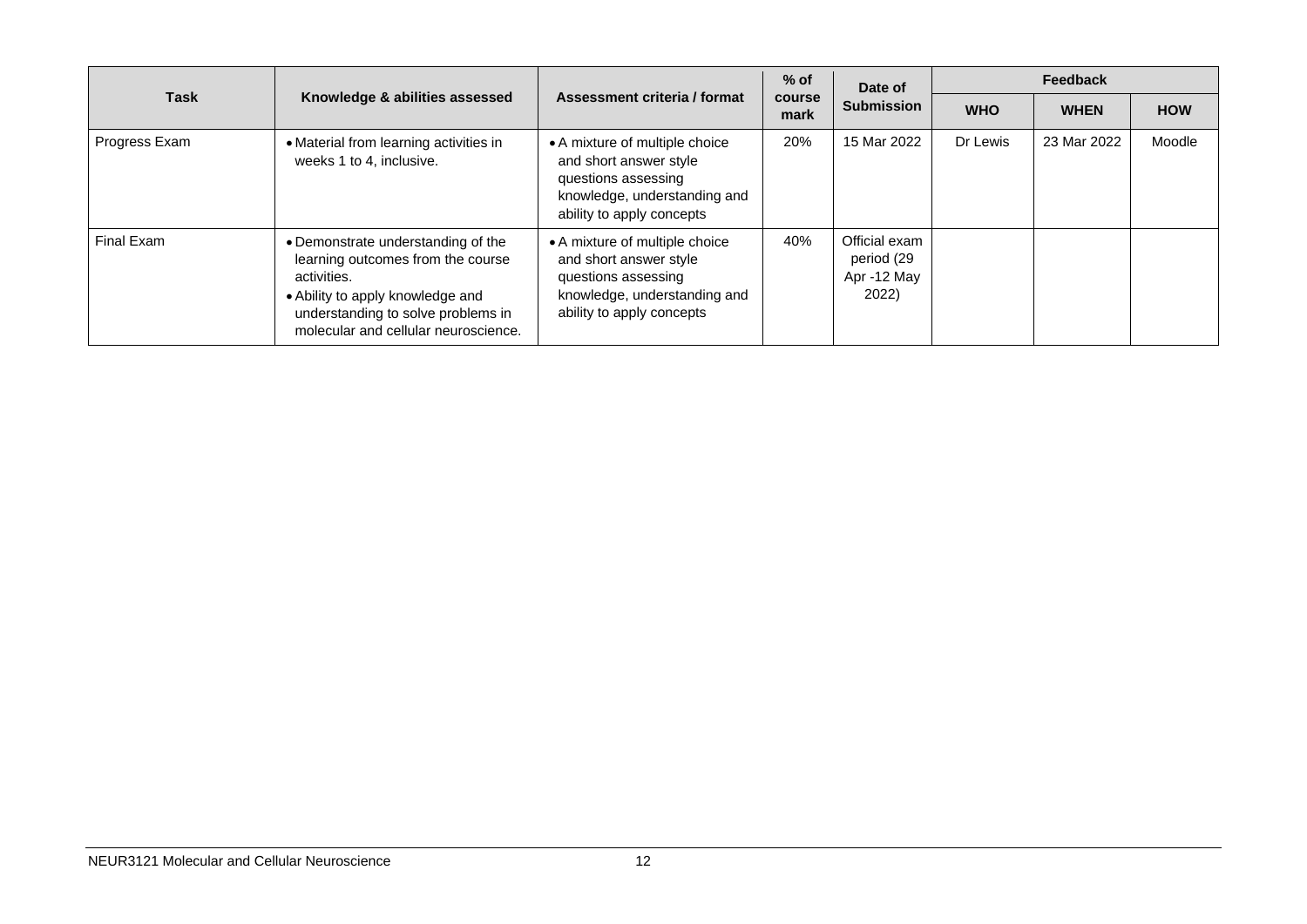#### <span id="page-14-0"></span>**CRITERIA Description % Exceptional (5) Very Good (4) Good (3) Needs further development (2) Significant deficiencies (1)** COMMUNICATION / PRESENTATION OF IDEAS **Use of appropriate vocabulary** How well is the vocabulary and terminology of the topic incorporated into the report? 5 Appropriate terms and vocabulary associated with the topic matter are used correctly and all are defined correctly. Appropriate terms and vocabulary are used, but some of the terms are used incorrectly or are not defined. Appropriate terms and vocabulary are used occasionally and used correctly. Some may not have been defined. Appropriate terms and vocabulary have been used, but they are not topic specific, or not defined or not all used correctly. Very few appropriate terms or vocabulary are used in the report and they are not used correctly. **Content organization** How well the content is organized and is there a logical development of the concepts and explanations? 15 The concepts and explanations are very well-organized--the information presented is very easy to follow and has a clear, logical structure. The concepts and explanations are organized, the information can be followed, and there is a logical structure in most of the report. The concepts and explanations are somewhat organized. Some of the information can be followed. There is some connection between the sections of the report. Some concepts and explanations are present but are not organized. There is a slight connection between the sections of the report. Few concepts or explanations are presented. There's no clear, logical structure or connection between sections of the report. **Experimental evidence** How well are the key experiments selected to describe the ion channel function in normal tissue and in the disease state? 10 The report presents good experimental evidence. The examples and evidence are well chosen and strongly describe the main ideas. The report presents sufficient experimental evidence. The examples and evidence adequately describe the main ideas. The report presents some experimental evidence. The examples and evidence is incomplete in describing the main ideas. The report presents little experimental evidence. The examples and evidence are poor and do not sufficiently describe the main ideas. The report has little or no experimental evidence. There is little or no description of the main ideas. **Integration of information** How well is information from different sources brought together for discussion? 10 Where available, multiple sources of evidence are discussed concomitantly. Where available, multiple sources of evidence are linked in discussion. Where available, more than one source of evidence is discussed in a sequential fashion. Limited evidence restricts the discussion to isolated concepts with little linking. Limited evidence from few sources, with an unstructured discussion. **Abstract** How well does the abstract summarise the main ideas of the report? 5 The abstract provides a clear and succinct summary of the main ideas. The abstract provides a summary of the main ideas, with logical structure and mostly clear explanation. The abstract summarizes the main ideas, with some structure and inclusion of unnecessary words / information that hinders clarity. The abstract somewhat summarizes the main ideas, with little structure or clarity. The abstract does not provide a summary of the topic or main ideas. **CRITICAL** EVALUATION **Understanding of literature** How well is the literature selected 15 The literature consulted is relevant and Majority of the literature consulted is relevant Some relevant and appropriate literature is Some relevant and appropriate literature is Some relevant and appropriate literature is

#### **ASSESSMENT RUBRIC FOR FINAL REPORT: COLLABORATIVE PROJECT**